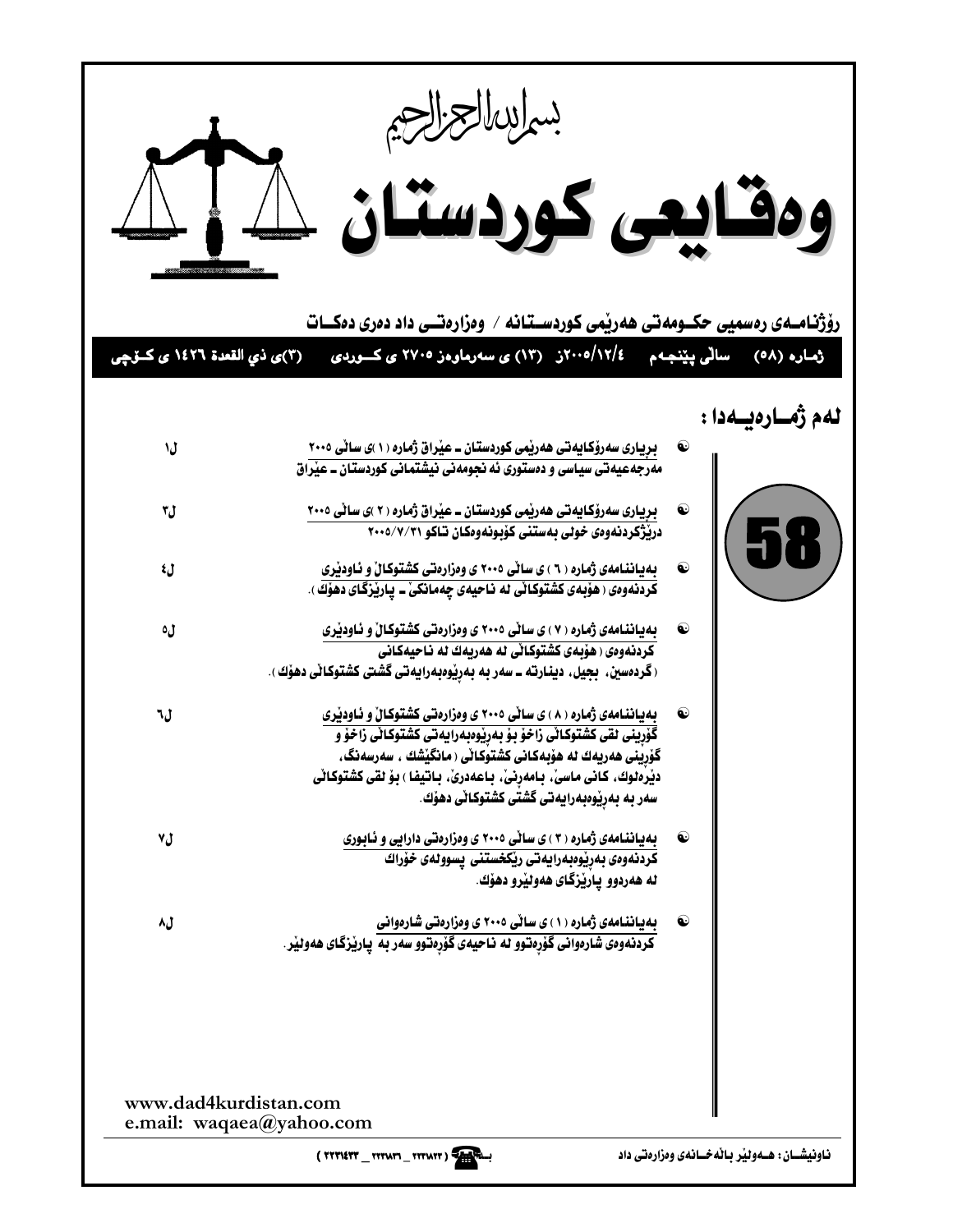| بساسالعزاج<br>وقائع كوردستان       |                                                                                                                                     |  |  |  |
|------------------------------------|-------------------------------------------------------------------------------------------------------------------------------------|--|--|--|
|                                    |                                                                                                                                     |  |  |  |
| (٣) ذي القعدة ١٤٢٦ هـ              | السنسة الخامسة م/١٢/ ٢٠٠٥م<br>$(0\lambda)$ العسيد<br>( ١٣ ) سەرماوەز ٢٧٠٥ ك                                                         |  |  |  |
|                                    | في هذا العسدد                                                                                                                       |  |  |  |
| ص۹                                 | قرار رئاسة اقليم كوردستان ــ العراق رقم (١) لسنة ٢٠٠٥<br>$\bullet$<br>المرجعية السياسية والدستورية للمجلس الوطني لكوردستان _ العراق |  |  |  |
| ص۱۰                                | <u>قرار رئاسة اقليم كوردستان ـ العراق رفم (٢) لسنة ٢٠٠٥</u><br><b>تمديد دورة الانعقاد لغاية ٢٠٠</b> ٥/٧/٣١<br>$\bullet$             |  |  |  |
|                                    |                                                                                                                                     |  |  |  |
|                                    |                                                                                                                                     |  |  |  |
|                                    |                                                                                                                                     |  |  |  |
|                                    |                                                                                                                                     |  |  |  |
|                                    |                                                                                                                                     |  |  |  |
|                                    |                                                                                                                                     |  |  |  |
|                                    |                                                                                                                                     |  |  |  |
|                                    |                                                                                                                                     |  |  |  |
|                                    |                                                                                                                                     |  |  |  |
|                                    |                                                                                                                                     |  |  |  |
|                                    |                                                                                                                                     |  |  |  |
|                                    |                                                                                                                                     |  |  |  |
|                                    |                                                                                                                                     |  |  |  |
|                                    | www.dad4kurdistan.com<br>e.mail: waqaea@yahoo.com                                                                                   |  |  |  |
| بدائة ( ٢٢٢٧٣٦_ ٢٢٢٧٣٦ ) ( ٢٢٣١٤٣٣ |                                                                                                                                     |  |  |  |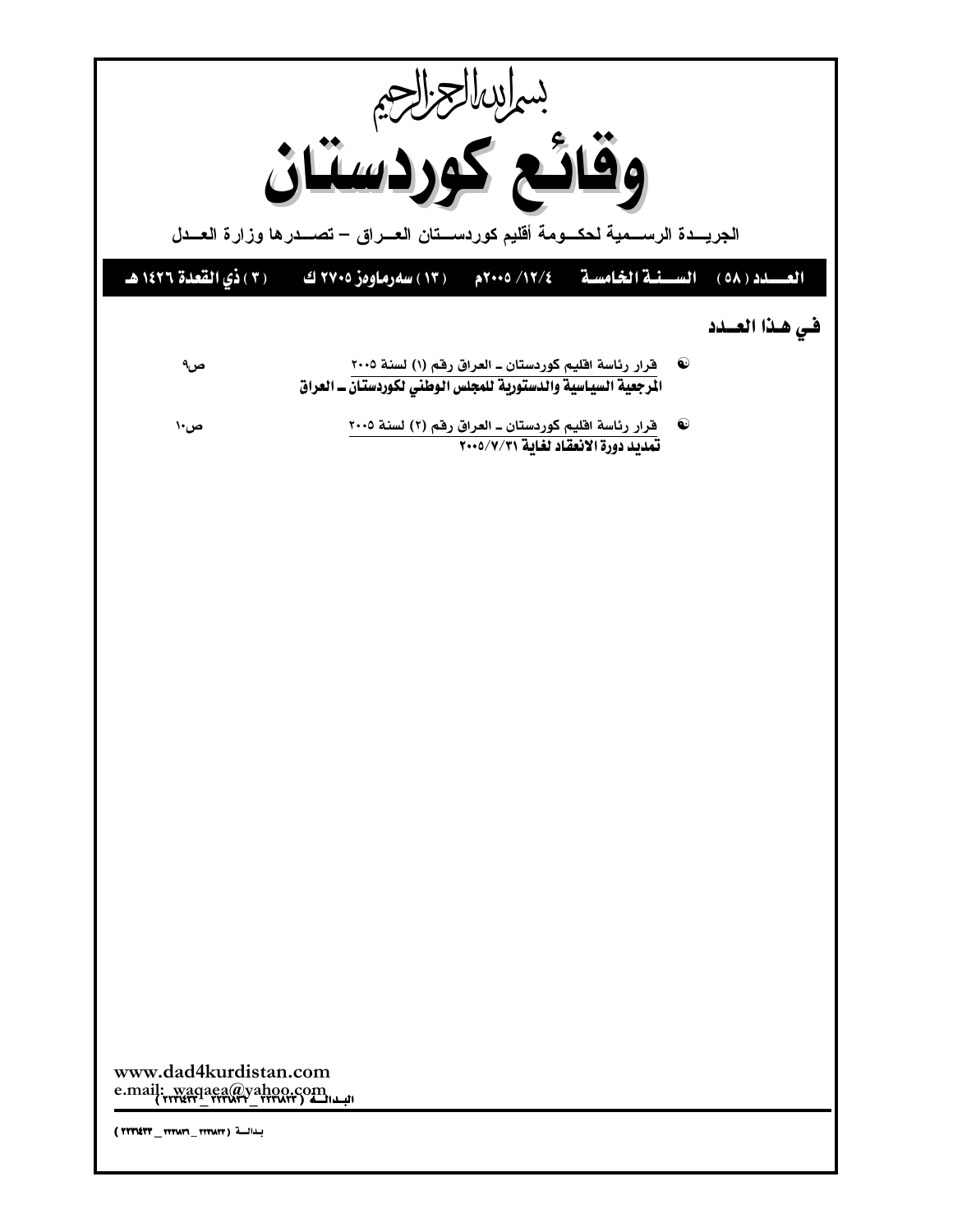ياسا

بهناوی خوای به خشندهو میهرهبان ىەناوى گەنەوە سەرۆكايەتى ھەريمى كوردستان ــ عيراق

لەسەر ئەو ياساكارىيەي كە ئەنجومەي نيـشتمانيى كوردسـتان ـ عێـراق يـشت بـە حوكمـەكانى برِگه (۱)ی مادده (٥٦)و ماددهی (٥٣) لـه یاسـای ژمـاره (۱)ی سـالّی (١٩٩٢) هـهموارکراو بـه ئەنجامى گەياندورەو، بەر دەسەلاتەش كە بـەيێى مـاددەى (١٠) لـە ياسـاى ژمـارە (١)ى سـالّى ۲۰۰۵ پیماندراوه، ئەم بړیارەی خوارەوەمان دەرھیدا:

بریباری ژماره ( ۱ )ی سانی ۲۰۰۵

## مادەى يەكەم :

ئەنجومەنى نيشتمانى كوردستان ـ عێراق تاكە مەرجەعى سياسـى و دەسـتوورىيە بـۆ بريـاردان لەســەر پرســە چارەنووســسازەكانى گــەلى كوردســتانى عێــراق و لــەدياريكردنى يەيوەنــدى دەستوررى لەگەل دەسەلاتەكانى كۆمارى عێراقى فيدرالدا و دەبى نوێنەرانى گەلى كوردستان لە کۆمەڵەي نيشتمانى عێراقــي دا، لــەکاتـي خـستنـەرووي ھــەر حــوکم و مادەپــەك، کــە پـەيوەنـدى راستەوخۆ، يان ناراستەوخۆى بـه بەرژەوەنـدى گـەلى كوردسـتانەوە ھــەبێت، لـەكاتى دارشـتنى دەستوورى ھەمىشەيى عێراقدا، بگەرێنەوە سەرپرس و راى پەرلەمانى كوردستان.

### مادەي دووەم:

گـهلی کوردسـتان دهسـتبهرداری مافـه مێژووییـهکان و بهدهسـتهێنراوهکانی نابێت کـه بـهیێی پاسای بەرێوەبەردنى دەولّەتى عێراق بۆ قۆناغى گواستنەوە بەدىھاتوون كە بريتين لە ھەندێك لە ئــارەزو و ئاواتــەكانى گــەلى كوردســتان و پێويــسته دەســتوورى ھەمپــشەيى عێــراق ئــەم دەستكەوتانە لەخۆ بگرێت و ئەم ھەلوێستەش لەم بنەمايانەي خوارەوە سەرھەل دەدات.

### ىەكەم:

ياساي بەرێوەبردنى دەولّەتى عێراق بۆ قۆناغى گواستنەوە دانى ناوە بە فەرمانرەوايى سياسى ئێـستای کوردسـتانی عێـراق و دەسـﻪلاّتەکانی یاسـادانان و جێبـﻪجێکردن و دادوەری و ئـﻪرکو فەرمانەكانى لەرۆژى دامەزراندنيانەوە.

### دوومم:

ئـهو حوكمانـهى لـهمادده يـهنجاو ههشـتى ياسـاى بـهرێوهبردنى دهوڵـهتى عێـراق بـۆ قۆنـاغى گواسـتنەوەو مـاددەی دەپـەمينى ياسـای دامەزرانـدنى دەسـتەی بـالای تايبـەت بـە كێـشەكانى مولکداریتی (جاوهندهرایتی) ژەوی و زار ماتوون سەبارەت بە نەمیشتنی ئەو ستەمەی لیی کراوه بههۆی رەفتارەكانى رژێمەكانى يێشوو بىۆ گۆرپىنى ھەلكەوتـەي نەتـەوەيى و نيشتەجێبوون و <u>بەرىرەبەرايەتى يارىزگاي كەركوك ورناوچەڭانى دېكەي كورېستان ۱،</u>۱۷ /۱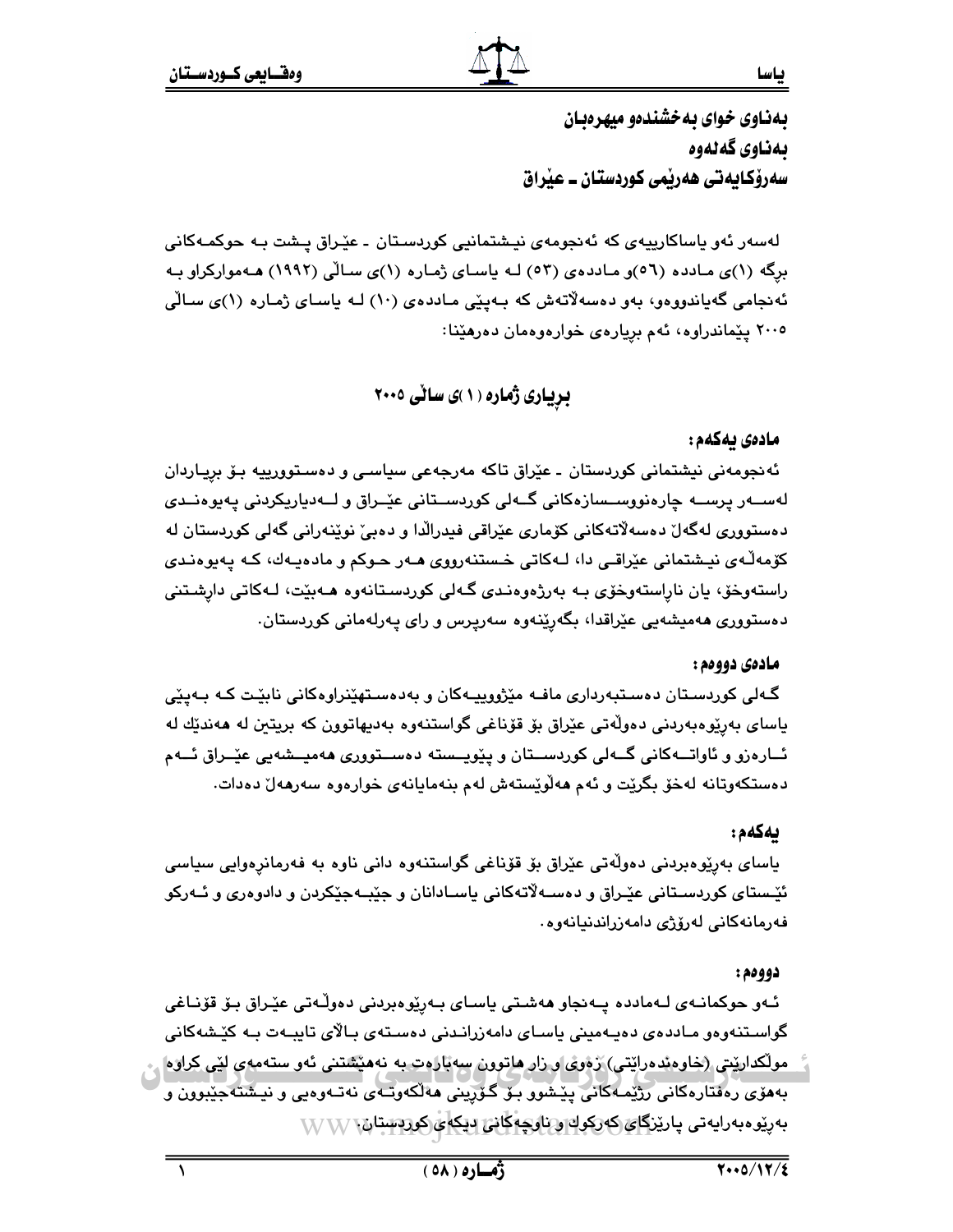# ماددەى سێيەم :

ياسا

لیژنهیهکی کاتی له ئەندامانی ئەنجومەنی نیشتمانی کوردستان پێك بێت بۆ بەدواداچوونی جێبەجێکردنی ماددەی (٥٨) پەنجاو ھەشتى ياسای بەرپّوەبەردنى دەولّەتى عێراق بىۆ قۆنـاغى گواستنەوە، سەبارەت بە كەركوك و ناوچەكانى دىكەى كوردستان.

## ماددهۍ چوارهم:

دەبىّ لايەنە پەيوەندارەكان حوكمەكانى ئەم برِيارە جێبەجىّ بكەن.

# ماددەى يێنجەم:

ئهم بړياره له رۆژنامهى (وهقايعى كوردستان) بلاودهكرێتهوهو له رۆژى دەركردنيهوه جێبـهجىٚ دەكرێت.

مسعود يارزاني سەرۆكى ھەرپمى كوردستان ــ عيراق



www.mojkurdistan.com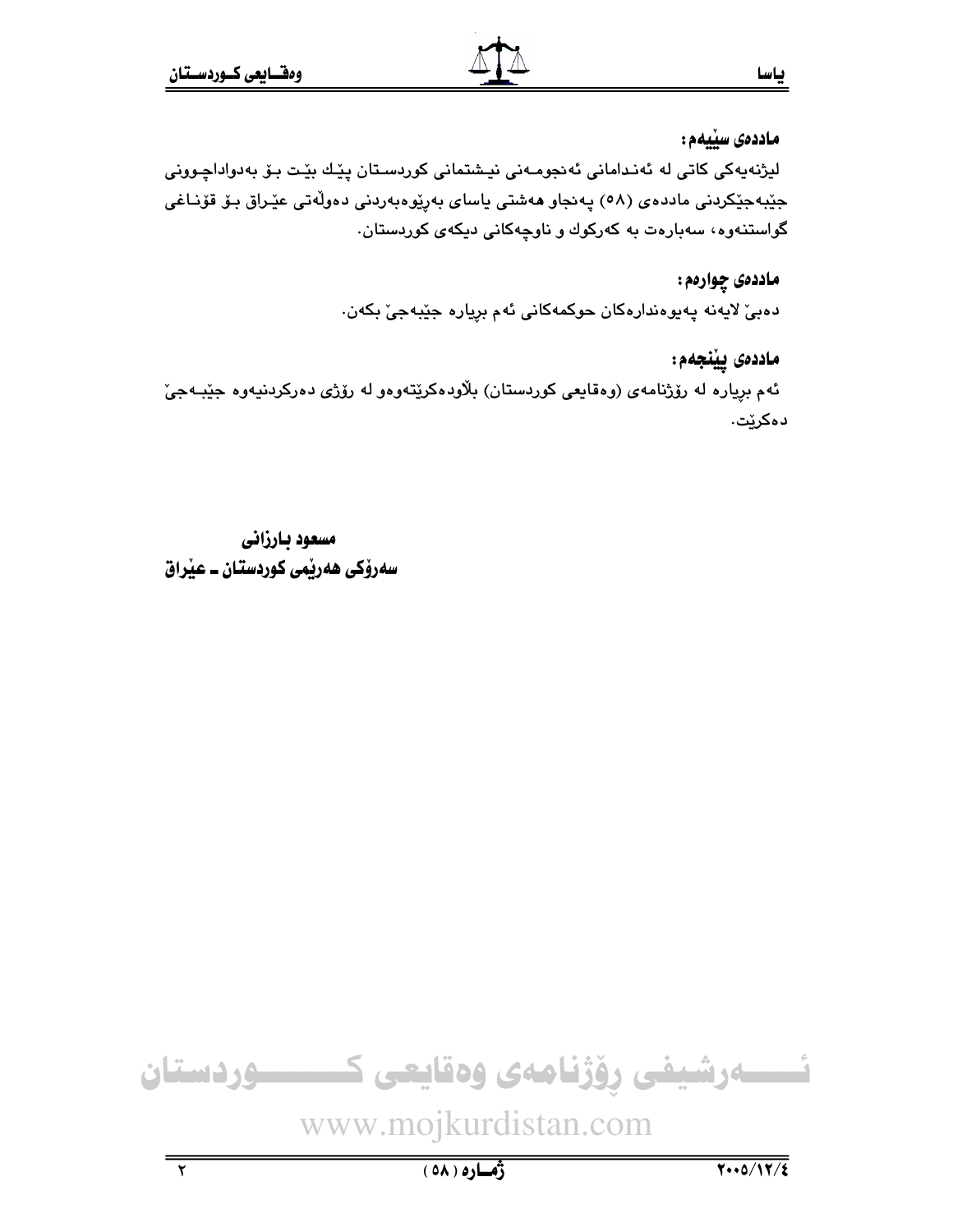بهناوی خوای به خشندهو میهرهبان ىمناوى گەنەوە سەرۆكايەتى ھەربمى كوردستان ــ عيراق

ياسا

یشت به حوکمی برگه (۱)ی مادده (٥٦)و مادده (٥٣) لـه یاسای ژماره (۱)ی سالّی (١٩٩٢) مەمواركراو لەسەر داوا*ی* ژمارەی ياسايى لە ئەندامانى ئەنجومەنى نيشتمانيى كوردستان ـ عێراق که خستبوویانه روو، ئهنجومهن له دانیشتنی رۆژی (۲۰۰۵/۷/۰) ئهو بریارهی خوارهوهی دا:

بریباری ژماره (۲)ی سالی ۲۰۰۵

**یهکهم**: خولی ئیّستای بهستنی کۆبوونهوهکانی تا ۲۰۰۵/۷/۳۱ دریزژ دهکریتهوه.

دووهم: ئهم برياره له رۆژى ئيقراركردنيەوه دەخريته بەركارو لـه رۆژنامـهى رەسمـى (وەقـايعى کوردستان)دا بلاودهکریتهوه٠

مسعود بارزاني سەرۆكى ھەرپمى كوردستان ــ عيْراق



www.mojkurdistan.com

 $\overline{\mathbf{r}}$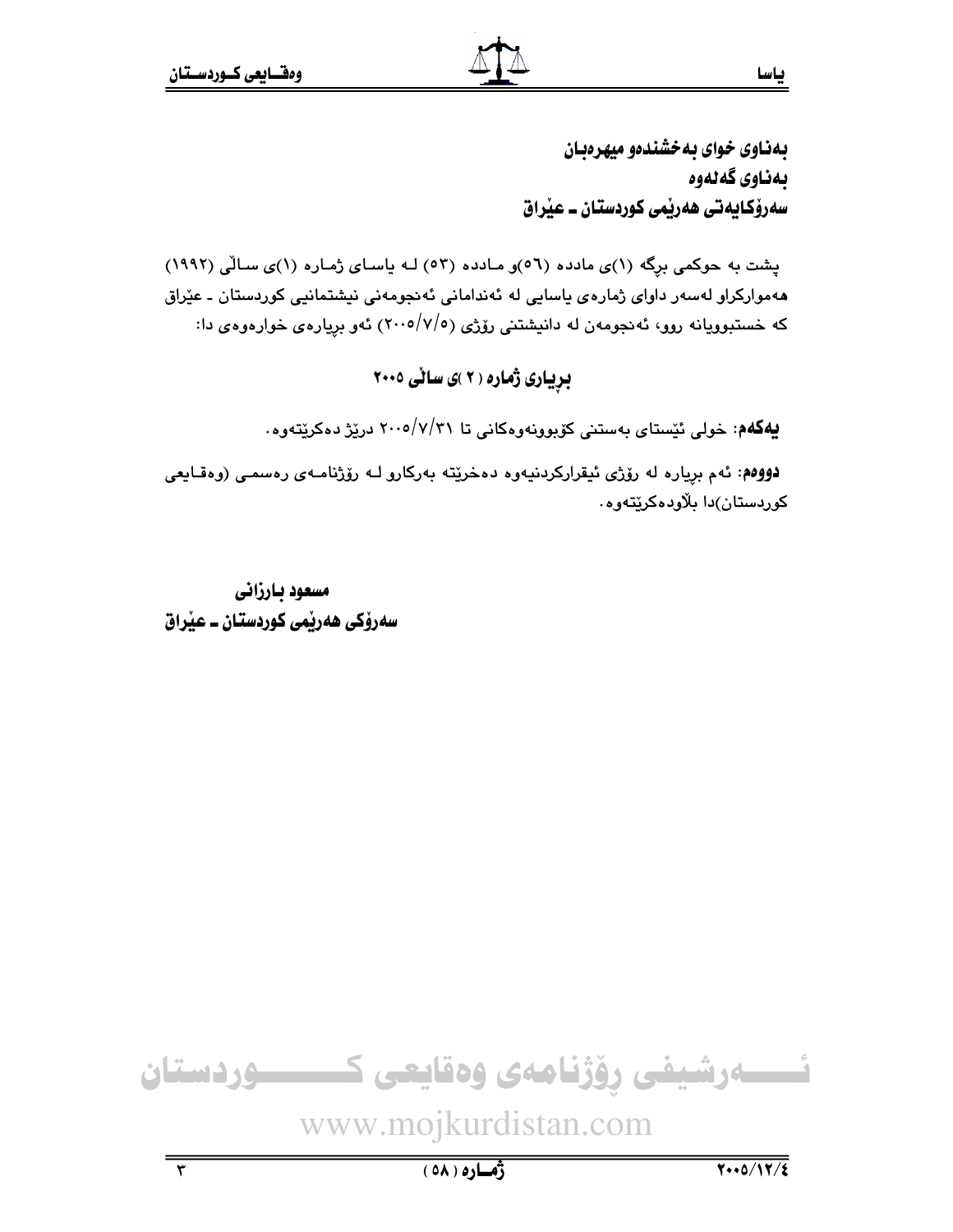وهزارهتي كشتوكالٌ و ئـاودێري بەرپوەبەرايەتى گشتى ديوان بهریوهبهرایهتی کارگیری و خویهتی  $Y \cdot 0 / \Lambda / 10 / 99$ 

ياسا

بهيان ژماره ( ٦ )

لهیپّناو بهرژهوهندی گشتی و بهرێوهبردنی ئیش و کار. پالْیشت به برِگه / ۲ لـه یاسـای ژمـاره/۵۰ ی سـالّی ۲۰۰۰ (یاسـای یهکـهم هـهموارکردنی یاسـای وەزارەتمان ژمارە $\backslash\cdot/\backslash$ ى سالْمى $\backslash\wr\cdot$ ۱۹۹۲) بريارماندا بە

۱–کردنهوهی (هۆبـهی کـشتوکالّی لـه ناحیـهی چـهمانکیّ)ی سـهر بـه بهڕێوهبهرایـهتی گـشتی <mark>كشتوكالى يارێزگاى دم</mark>ۆك.

٢–ئەو بەيانە لە رۆژى دەرچوونى جێبەجىٚ دەكرێت.

ازاد عزالدين ملاافندى وهزیری کشتوکالْ و ئاودیری



www.mojkurdistan.com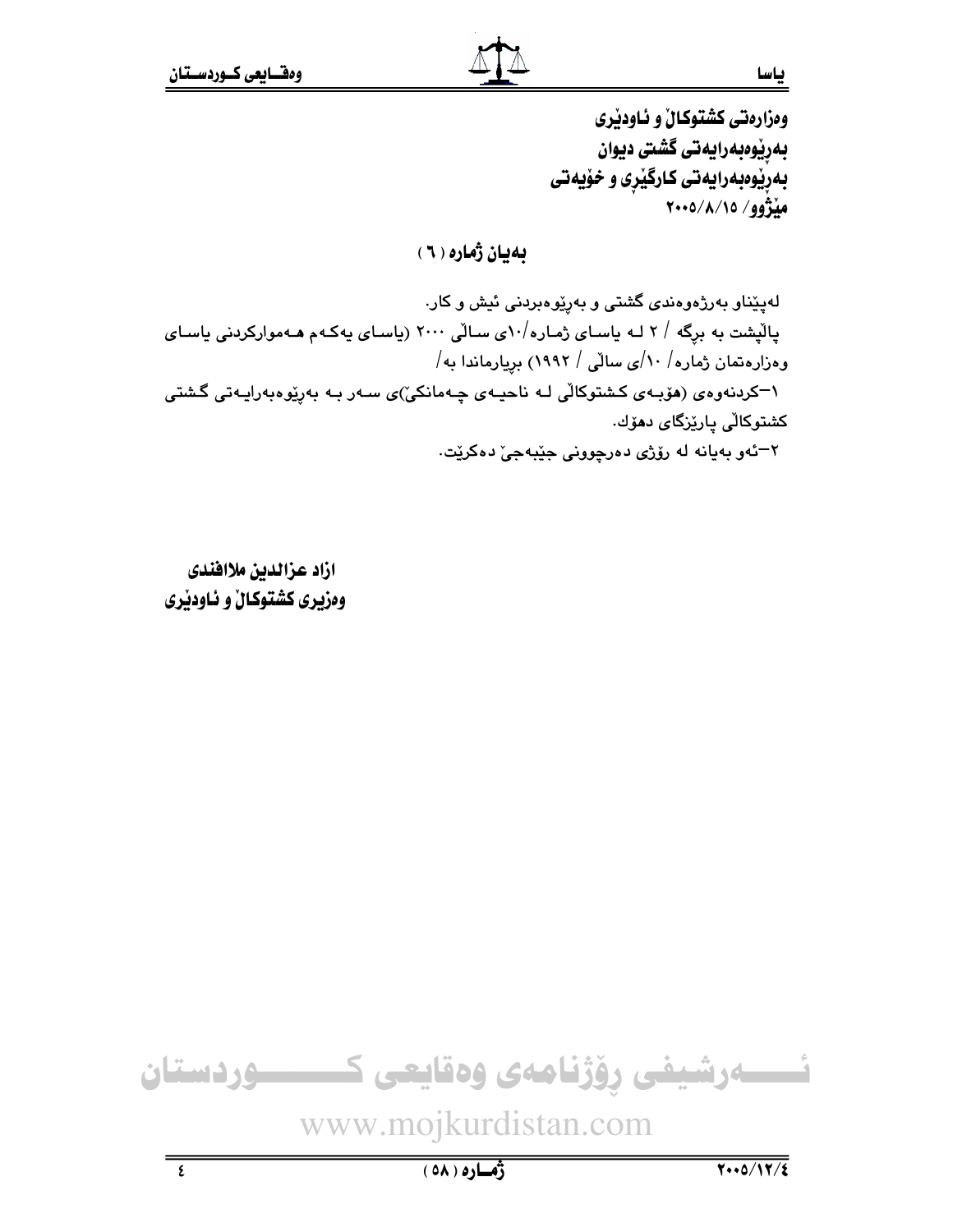ياسا

وهزارهتي كشتوكالٌ و ئـاودێري بەرپوەبەرايەتى گشتى ديوان بهرێوهبهرايهتي کـارگێری و خۆيەتی  $Y \cdot 0 / 9 / 7Y / 99$ 

بهيان ژماره ( ۷ )

لهیپّناو بهرژهوهندی گشتی و بهرێوهبردنی ئیش و کار. پالیشت به برگه/۲ له ماده/ ۲ له پاسای ژماره/ ۱۰ی سالی ۲۰۰۰ (پاسای پهکـهم هـهموارکردنی پاسای وهزارهتمان ژماره/ ۱۰ ی سالی / ۱۹۹۲). ۱–بریارماندا بهکردنهوهی ئهو (هۆبه) کشتوکالیانه که له خوارهوه دیارمان کردوون و سـهر بـه بەريوەبەرايەتى گشتى كشتوكالى دھۆك دەبن… أ−مۆبەی كشتوكالى گردەسىن لە ناحيەی گردەسێن… ب-هۆپەي كشتوكالى بجيل له ناحيەي بجيل. ج–هۆبەي كشتوكالى دىنارتە لەناحيەي دىنارتە. ٢–ئەو بەيانە لەرۆژى دەرچوونى جێبەجىٚ دەكرێت.

ازاد عزالدين ملاافندى وهزیری کشتوکالْ و ناودیری

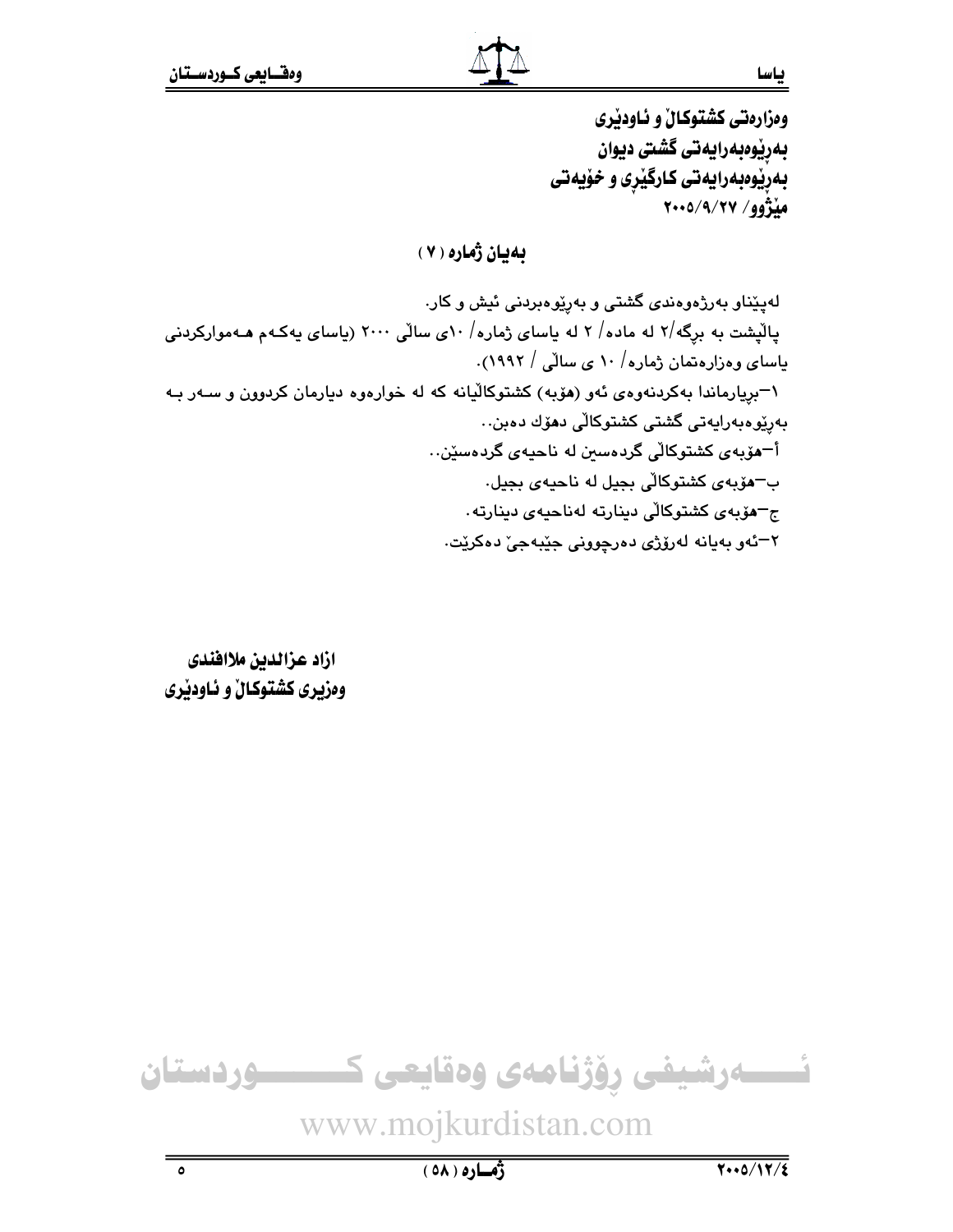ياسا

وهزارهتي كشتوكال و ئـاودێري بەرێوەبەرايەتى گشتى ديوان بهرێوهبهرايهتي کـارگێری و خۆيەتی  $Y \cdot 0 / 9 / 7V / 99$ مَدْژُو

بهيان ژماره ( ۸ )

لــهیێناو بهرژهوهنـدی گــشتی و بــهرێوهبردنی ئــیش و کــارو یێـشکهشکردنی خزمــهتگوزاری کشتوکالّی بهجوتیاران. پالیشت بـه برگـه/۲ لـه مـاده/۲ لـه پاسـای سـالّی ۲۰۰۰ (پاسـای پهکـهم هـهموارکردنی پاسـای وەزارەتمان ژمارە/ ١٠ى سالى/١٩٩٢) بريارماندا بە/ ۱–گۆرىنى (لقى كشتوكالى زاخۆ) سەر بە بەرپوەبەرايەتى گشتى كشتوكالى دھىۆك، لــە قــەزاي زاخۆ بۆ (بەرێوەبەرايەتى كشتوكالى زاخۆ). ۲–گـۆرپنی ئـهو (هۆبـه كـشتوكاليانهى) كـه لـه خـوارهوه ديارمـان كـردوون كـه سـهر بـه بەرپوەبەرايەتى گشتى كشتوكالى دمۆك/ ن بۆ (لقى كشتوكالى). أ−لقى كشتوكالّى مانگێشك٠ ب<sup>—</sup>لقى كشتوكاڵى سەرسەنگ. ج–لقي کشتوکالّي دێرەلوك. د−لقی کشتوکالّی کانی ماسی. هـ–لقى كشتوكالى بامەرنىٚ. و<sup>—</sup>لقي كشتوكالّي باعهدريّ. ز<sup>ـــ</sup>لقى كشتوكالّى باتيفا . ٣–ئەو بەيانە لەرۆژى دەرچوونى جێبەجىٚ دەكرێت.

ازاد عزالدين ملاافندي وهزیری کشتوکالْ و ناودیری



www.mojkurdistan.com

 $\overline{\mathbf{r}}$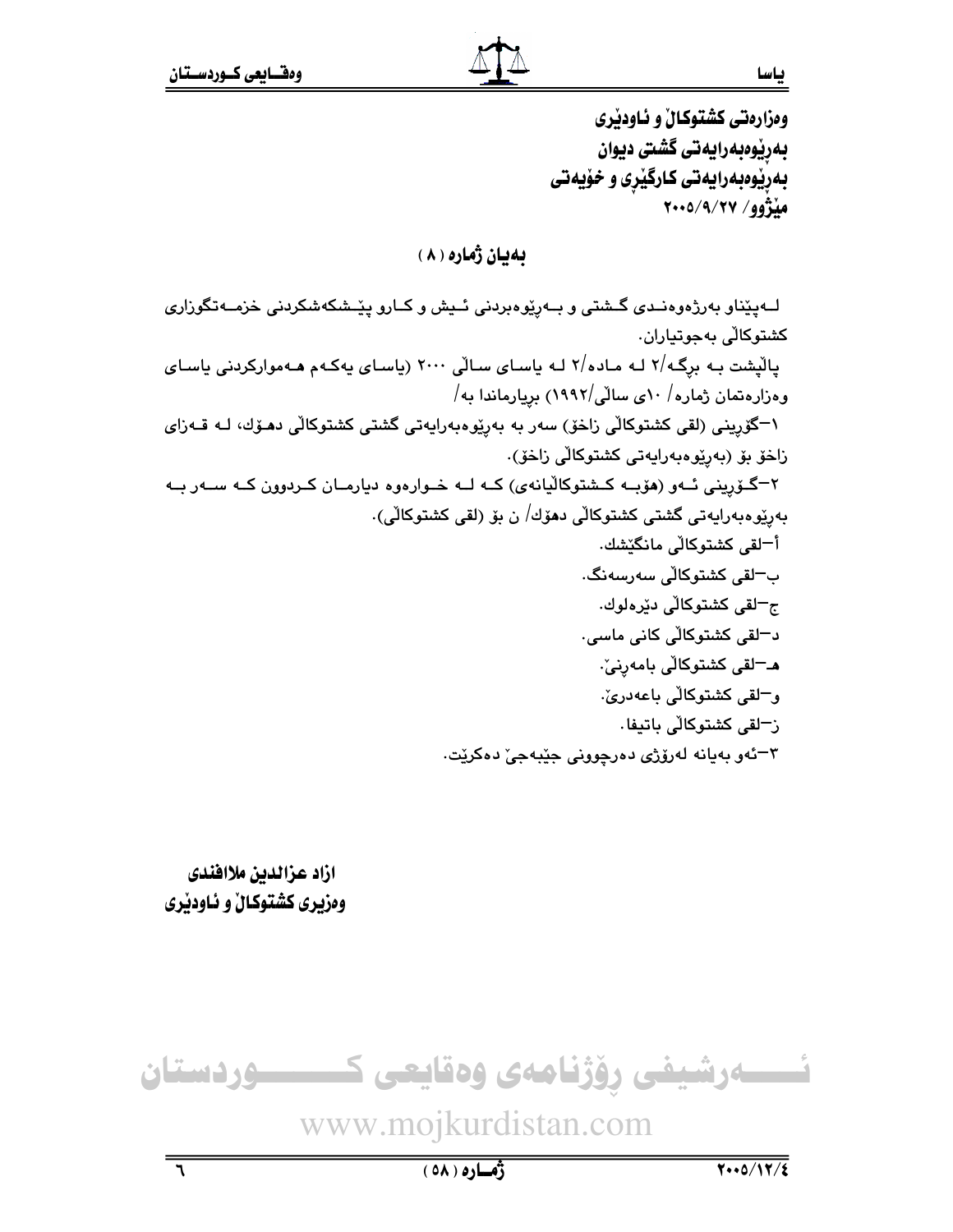ومزارهتي دارايي و ئـابـووري بەريوەبەرايەتى گشتى ديوان بەرێوەبەرايەتى خۆيەتى منْزُوو/ ٢٠٠٥/١٠/٢٦

بهيان ژماره ( ٣ )

لهبهر بهرژهوهندي گشتي و بنيادنان لهسهر ئهو دهسهلاتانهي پێماندراوهو بهيێي برگه (٢) لـه مادهی چوارهم له پاسای وهزارهتی دارایی و ئابوری ژماره (۱۳)ی سـالّی (۱۹۹۲)ی هـهموارکراو بريارماندا به:

کردنهوهی بهرێومبهرایهتی رێِکخستنی پسوولهی خۆراك له ههردوو پارێزگای هــهولێرو دهـۆك کـه سهر به بهرپیوهبهرایهتی گشتی بازرگانی له وهزارهتمان دهبیدت له ریکهوتی ۰۲۰۰٤/۸/۱

سركيس ئاغاجان مامەندۆ وهزیری دارایی و نابوری

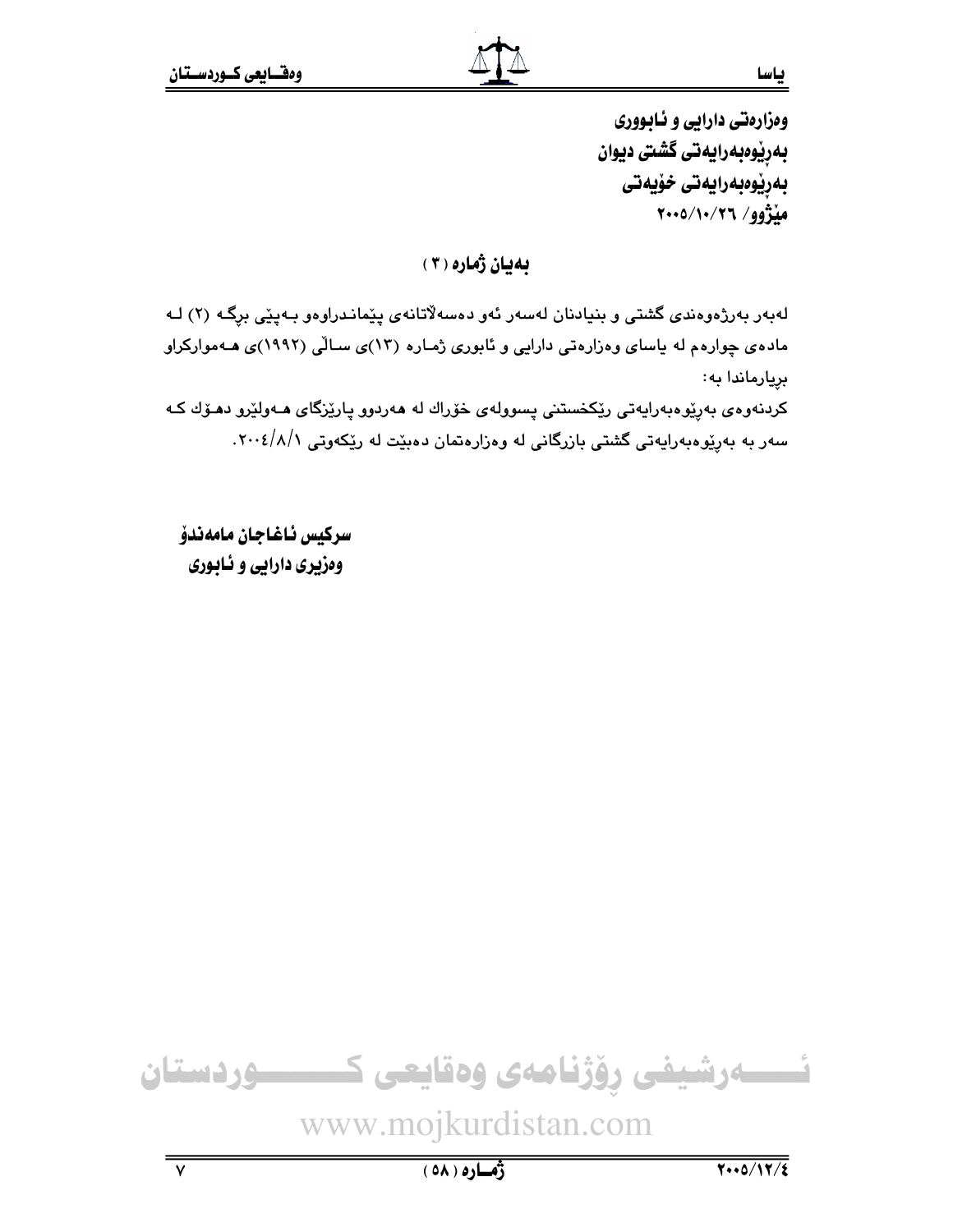هەربمى كوردستانى عيراق ئه نجومهني ومزيران وەزارەتى شارەوانى فەرمانگەي ياسابى بهروار: ٢٠٠٥/١١/١٦

بهيان ژماره (١)

لەبەر كۆتابى ھاتنى ماوەي باسابى ئەو ئاگاداريەي كە لە رۆژنامـەي (خـەبات) بلاوكرابـووەوە له ژماره (١٩٣٤) له ٢٠٠٥/١٠/٢ وه لهبهر نهبووني هيچ سكالايهك يان رهخنهيهك له هيچ لايـهنێك له ماوهی یاسایی که (۳۰) سی رۆژه دوای بلاوکردنهوهی ئاگاداری سهرهوه بهپێی مـاددهی (٦) شەشەم لە ياسايى بەرێوەبردنى شارەوانيەكان ژمارە (٦) سالى ١٩٩٢ى ھەمواركراوو بەيێى ئەو دهسه لاتهی که پیّمان دراوه له ماددهی (۷) حهوتهم له پاسایی سهرهوه بریارماندا: ۱–کردنهوهی شارهوانی (گۆرەتوو) له ناحیهی گۆرەتوو کەسەر بە پارێزگـای ھـﻪولێرەو بەيلـﻪی چوارهم.

٢–ئەم بەيانە جێبەجىٰ دەكرێت لە رۆژى بلاوكردنەوەي لە رۆژنامەي (وەقايعى كوردستان).

بارزان محسين دزهيي وهزيري شارهواني

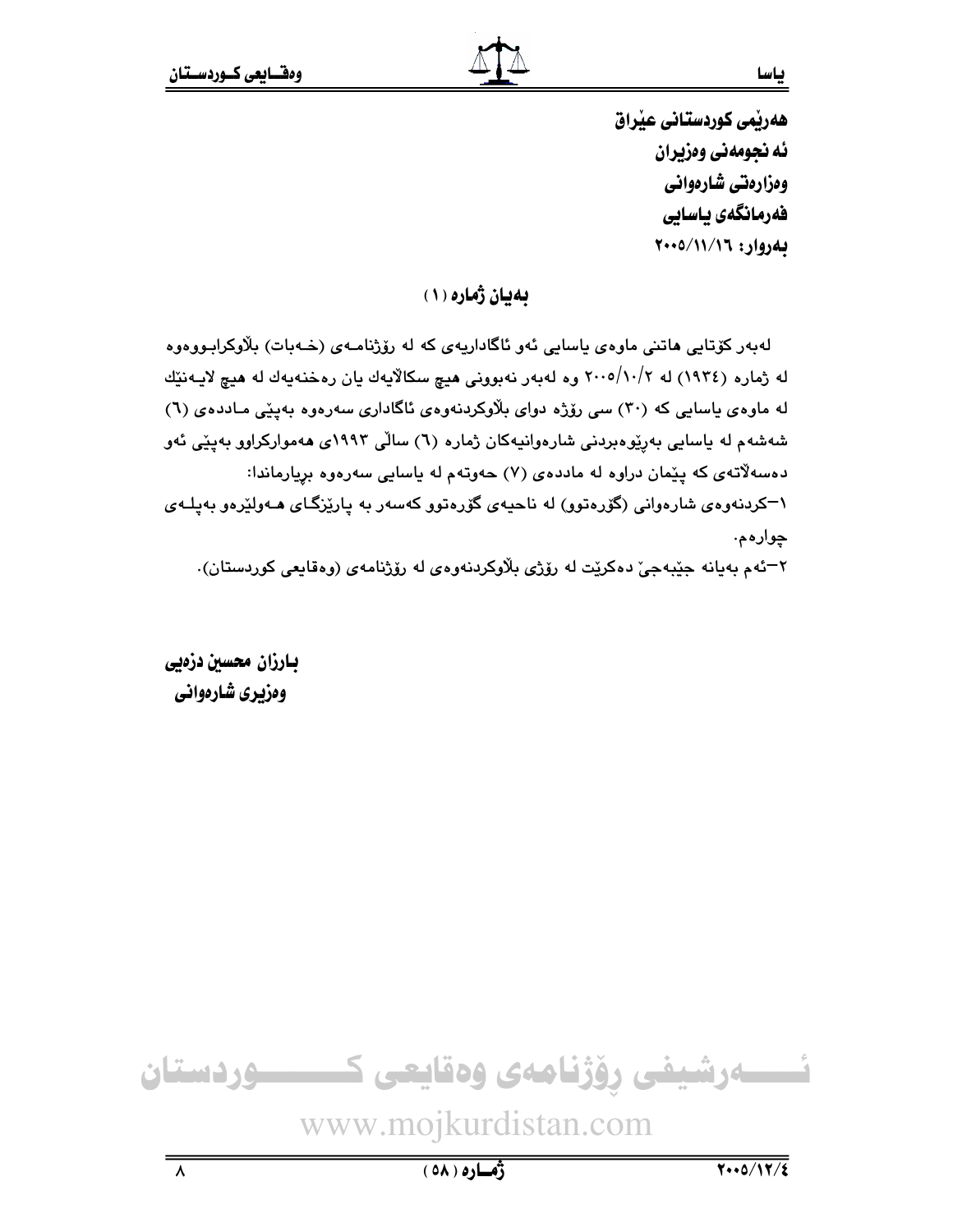بسم الله الرحمن الرحيم يسم الشعب رئاسة اقليم كوردستان ـ العراق بناءا على ما شرعه المجلس الوطني لكوردستان ـ العراق اسـتناداً لأحكـام الفقـرة (١) مـن المـادة (٥٦) والمادة (٥٣) من القانون رقم (١) لسنة ١٩٩٢ المعدل وللصلاحية المخولة لنا بموجب المـادة (١٠) من القانون رقم (١) لسنة ٢٠٠٥ أصدرنا القرار الآتي: قرار رقم (١) لسنة ٢٠٠٥

## المادة الأولى:

إن المجلس الـوطني لكوردسـتان ـ العـراق هـو المرجـع الـسياسي والدسـتوري للبـت في المـسائل المـصبرية لـشعب كوردسـتان ـ العـراق وتحديـد العلاقـة الدسـتورية مـم سـلطات جمهوريـة العـراق الإتحادية (الفدرالية) وإن ممثلي شعب كوردستان في الجمعية الوطنية العراقية ملزمون بالرجوع إليه في كل ما يتم طرحه من احكام ومواد عند صياغة دستور العراق الدائم التي لها صلة مباشرة او غبر مباشرة بمصالح كوردستان ـ العراق.

المادة الثنانية :

يتمسك شعب كوردستان ـ العراق بحقوقه التاريخية والمكتسب بموجب قانون إدارة الدولة العراقية للمرحلة الانتقالية والتي تعبر عن جزء من تطلعـات شـعب كوردسـتان وينبغـي أن يتـضمن دسـتور العراق الدائم ذلك منطلقا من الأسس الآتية:

اولا:

اعتراف قانون إدارة الدولة العراقيــة للمرحلــة الإنتقاليــة بالنظـام الـسياسي القـائم في كوردسـتان ـ العراق وسلطاته التشريعية والتفيذية والقضائية وصلاحياتها ومهامها بأثر رجعى منذ تأريخ تأسيسها ثانيا :

الأحكام الواردة في المادة الثامنــة والخمسين مـن قـانون إدارة الدولـة العراقيـة للمرحلـة الانتقاليـة والمادة العاشرة من قانون تأسيس الهيئة العليا المختصة بحل منازعـات الملكيـة العقاريـة الخاصـة برفع الظلم الـذي سـببته ممارسـات الأنظمـة الـسابقة والمتمثلـة بتغـيير الواقــع القـومي والـسكاني والإداري لمحافظة كركوك والمناطق الأخرى من كوردستان.

المادة الثالثة :

تشكل لجنة مؤقتة من أعضاء المجلس الوطني الكوردستاني لغرض متابعة تنفيذ المادة (٥٨) من قانون إدارة الدولة العراقية بشأن قضية كركوك والمناطق الأخرى من كوردستان. المادة الرابعة :

على الجهات ذات العلاقة تنفيذ احكام هذا القرار. المادة الخامسة :

ينشر هذا القرار في جريدة وقائم كوردستان وينفذ من تأريخ إصداره٠

۔وشیفی روژنامەی وەقايعی ك

مسعود البارزاني W. MOJ kurdistan.com، المَيْسُلُ افْتَلِيم كوردستان ـ العراق

٩

**وردستان** 

ياسا